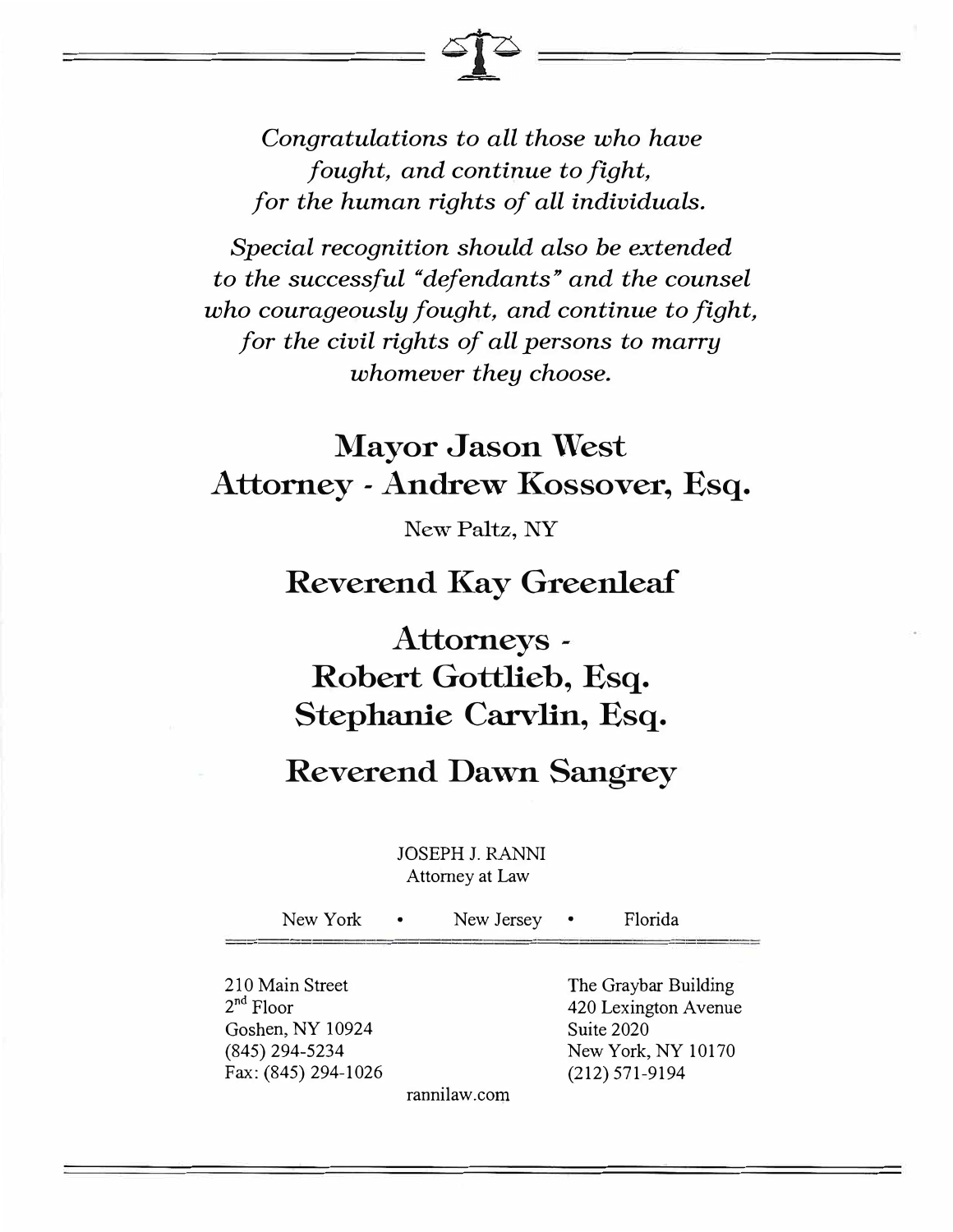Those who profess to favor freedom and yet depreciate agitation, are people who want crops without ploughing the ground; they want rain without thunder and lightning; they want the ocean without the roar of its many waters. The struggle may be a moral one, or it may be a physical one, or it may be both. But it must be a struggle. Power concedes nothing without a demand; it never has and it never will. Frederick Douglass

We must not confuse dissent with disloyalty. When the loyal opposition dies, I think the soul of America dies with it. **Edward R. Murrow** 

## *IN HONOR OF NELA/NY, OUR COLLEAGUES AND THEIR MANY COURAGEOUS CLIENTS*

#### **EISENBERG & SCHNELL LLP**

Herbert Eisenberg Laura S. Schnell

3 77 Broadway, 9th floor New York, New York l 0013 212 966.8900 phone 212 966.2505 fax

We Celebrate the Plaintiffs for Their Commitment to the Case, and

the Lawyers for Their Commitment to Their Craft.



PARISIS G. FILIPPATOS MARK D. RISK

60 East 42nd Street, 47th Floor New York, NY 10165 www.filippatosrisk.com

Tel 212-682-240( Fax 212-682-oog·